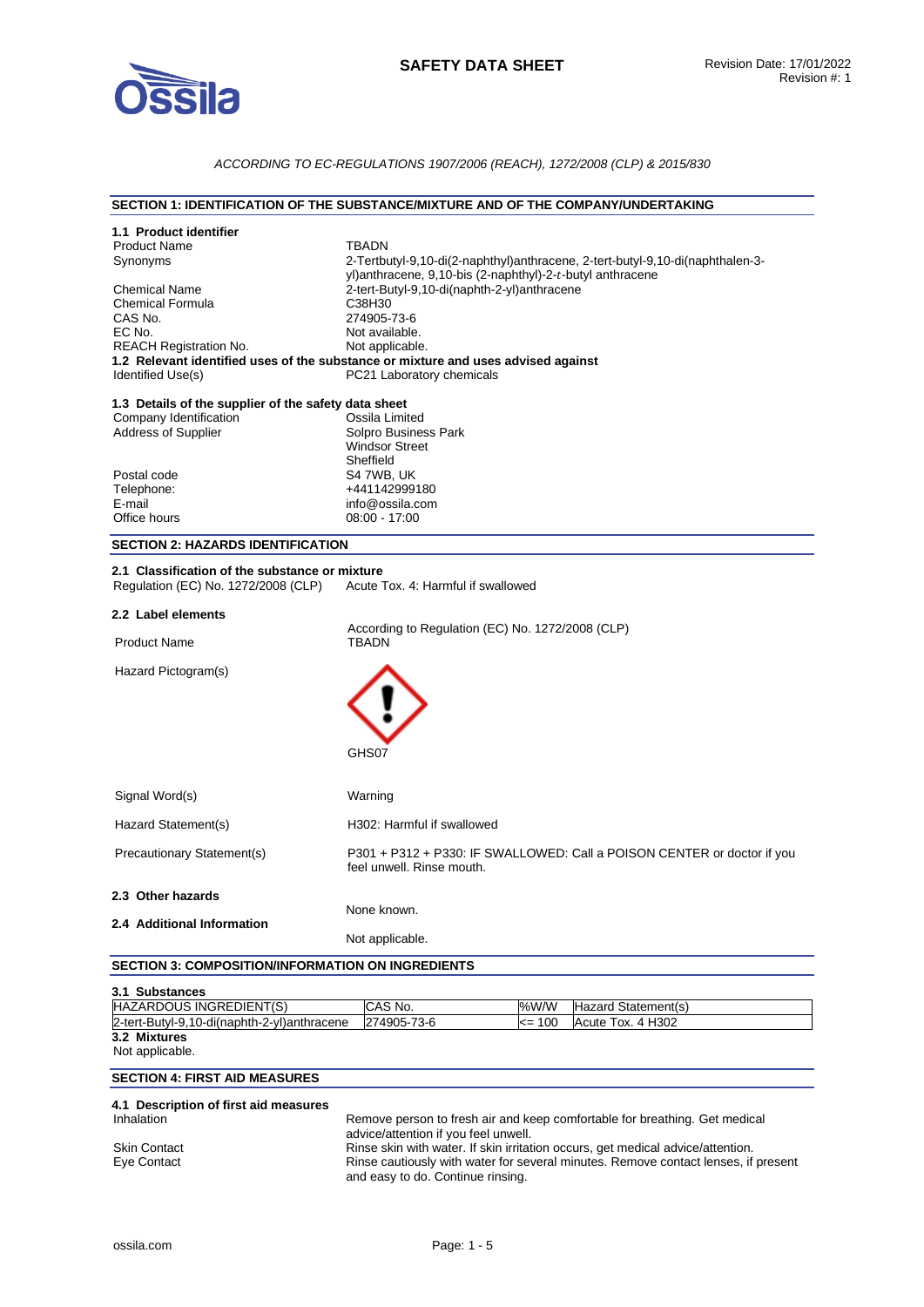

| Ingestion<br>4.2 Most important symptoms and effects, both acute and delayed                                                                           | Rinse out mouth with water. Get medical advice/attention if you feel unwell.<br>SECTION 11: Most important symptoms and effects, both acute and delayed<br>4.3 Indication of any immediate medical attention and special treatment needed<br>Treat symptomatically. |
|--------------------------------------------------------------------------------------------------------------------------------------------------------|---------------------------------------------------------------------------------------------------------------------------------------------------------------------------------------------------------------------------------------------------------------------|
| <b>SECTION 5: FIREFIGHTING MEASURES</b>                                                                                                                |                                                                                                                                                                                                                                                                     |
| 5.1 Extinguishing media<br>Suitable Extinguishing media<br>Unsuitable extinguishing media<br>5.2 Special hazards arising from the substance or mixture | As appropriate for surrounding fire.<br>As appropriate for surrounding fire.<br>May decompose in a fire, giving off toxic and irritant vapours.                                                                                                                     |
| 5.3 Advice for firefighters                                                                                                                            |                                                                                                                                                                                                                                                                     |
|                                                                                                                                                        | Fire fighters should wear complete protective clothing including self-contained<br>breathing apparatus.                                                                                                                                                             |
| <b>SECTION 6: ACCIDENTAL RELEASE MEASURES</b>                                                                                                          |                                                                                                                                                                                                                                                                     |
| 6.1 Personal precautions, protective equipment and emergency procedures                                                                                |                                                                                                                                                                                                                                                                     |
| 6.2 Environmental precautions                                                                                                                          | Provide adequate ventilation. Wear protective clothing as per section 8.<br>Avoid release to the environment.                                                                                                                                                       |
| 6.3 Methods and material for containment and cleaning up                                                                                               | Sweep up spilled substance but avoid making dust. Use vacuum equipment for<br>collecting spilt materials, where practicable. Dispose of contents in accordance with<br>local, state or national legislation.                                                        |
| 6.4 Reference to other sections                                                                                                                        | See Also Section 8, 13.                                                                                                                                                                                                                                             |
| <b>SECTION 7: HANDLING AND STORAGE</b>                                                                                                                 |                                                                                                                                                                                                                                                                     |
| 7.1 Precautions for safe handling                                                                                                                      |                                                                                                                                                                                                                                                                     |
|                                                                                                                                                        | Avoid breathing vapours/mist/dust/aerosols. Use only in a well-ventilated area. Wear<br>protective clothing as per section 8. Wash hands thoroughly after handling.                                                                                                 |
| 7.2 Conditions for safe storage, including any incompatibilities                                                                                       | Store in a well-ventilated place. Keep container tightly closed.                                                                                                                                                                                                    |
| Storage temperature                                                                                                                                    | Ambient.                                                                                                                                                                                                                                                            |
| Storage life                                                                                                                                           | Product is light sensitive. Store in the dark.                                                                                                                                                                                                                      |
| Incompatible materials<br>7.3 Specific end use(s)                                                                                                      | None known.                                                                                                                                                                                                                                                         |
|                                                                                                                                                        | Not known. See Section: 1.2.                                                                                                                                                                                                                                        |
| SECTION 8: EXPOSURE CONTROLS/PERSONAL PROTECTION                                                                                                       |                                                                                                                                                                                                                                                                     |

### **8.1 Control parameters**

8.1.1 Occupational Exposure Limits

No Occupational Exposure Limit assigned.

### Occupational Exposure Limits

| SUBSTANCE.     |                                                                        | CAS No.     | LTEL (8 hr | LTEL (8 hr                | STEL (ppm) | $STEL$ (mg/m <sup>3</sup> ) | Note |
|----------------|------------------------------------------------------------------------|-------------|------------|---------------------------|------------|-----------------------------|------|
|                |                                                                        |             | TWA ppm)   | $TWA$ ma/m <sup>3</sup> ) |            |                             |      |
|                |                                                                        | 274905-73-6 |            |                           |            |                             |      |
| Region         | Source                                                                 |             |            |                           |            |                             |      |
| EU             | <b>EU Occupational Exposure Limits</b>                                 |             |            |                           |            |                             |      |
| United Kinadom | UK Workplace Exposure Limits EH40/2005 (Third edition, published 2018) |             |            |                           |            |                             |      |

```
Region
EU
United Kingdom
```
# **8.2 Exposure controls**

| 8.2.1. Appropriate engineering controls | Ensure adequate ventilation. A washing facility/water for eye and skin cleaning<br>purposes should be present. |
|-----------------------------------------|----------------------------------------------------------------------------------------------------------------|
| 8.2.2. Personal protection equipment    |                                                                                                                |
| Eye Protection<br>C                     | Wear eye protection with side protection (EN166).                                                              |

Skin protection Wear protective clothing and gloves: Impervious gloves (EN 374).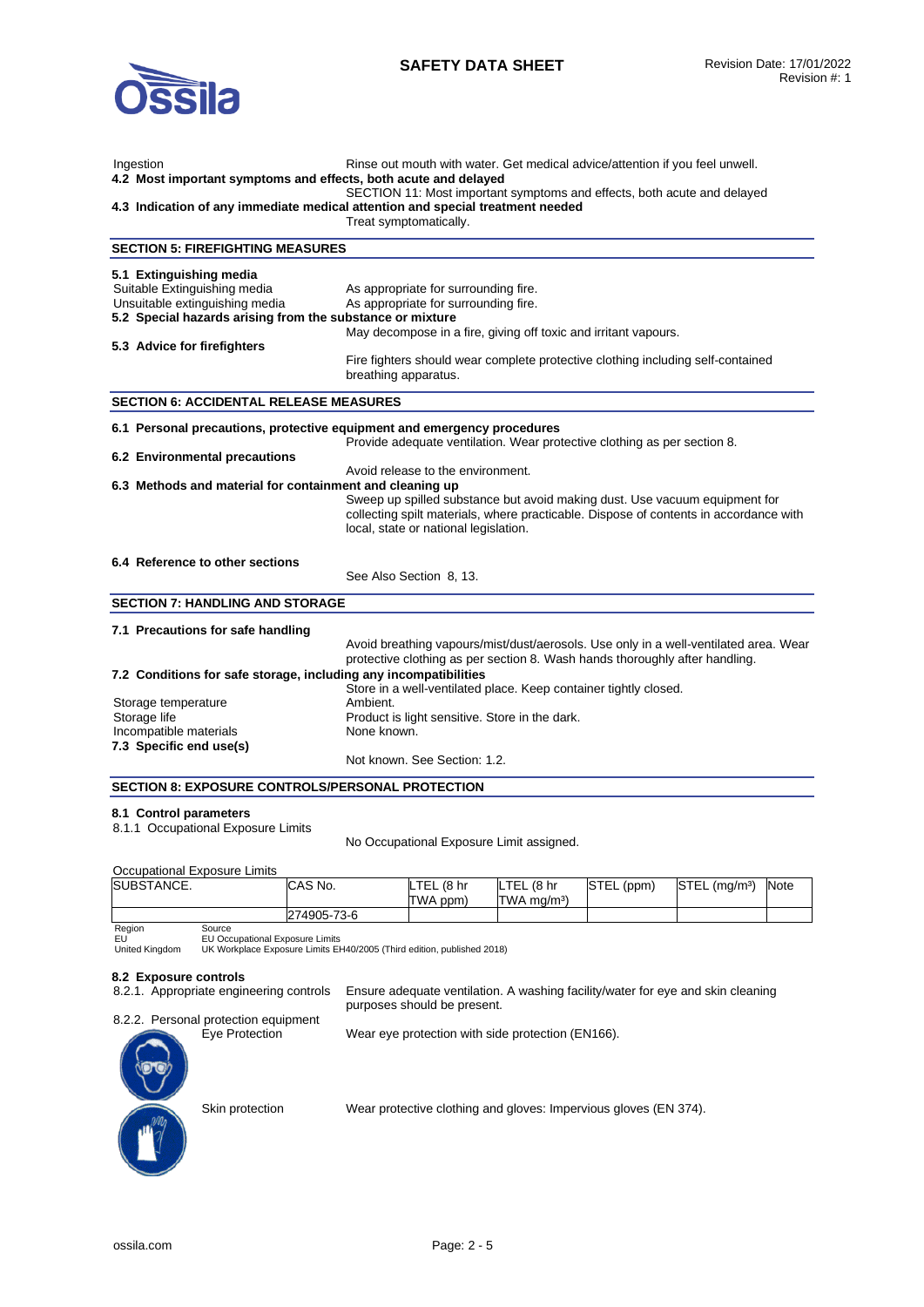



Thermal hazards None known.

8.2.3. Environmental Exposure Controls Avoid release to the environment.

### **SECTION 9: PHYSICAL AND CHEMICAL PROPERTIES**

| 9.1 Information on basic physical and chemical properties |                                |
|-----------------------------------------------------------|--------------------------------|
| Appearance                                                | Solid: Powder/Crystals.        |
|                                                           | Colour: White/Pale Yellow.     |
| Odour                                                     | Not known.                     |
| Odour threshold                                           | Not known.                     |
| рH                                                        | Not known.                     |
| Melting point/freezing point                              | Tg = 126 °C                    |
| Initial boiling point and boiling range                   | Not known.                     |
| Flash Point                                               | Not known.                     |
| Evaporation rate                                          | Not known.                     |
| Flammability (solid, gas)                                 | Not known.                     |
| Upper/lower flammability or explosive                     | Not known.                     |
| limits                                                    |                                |
| Vapour pressure                                           | Not known.                     |
| Vapour density                                            | Not known.                     |
| Density (g/ml)                                            | Not known.                     |
| Relative density                                          | Not known.                     |
| Solubility(ies)                                           | Solubility (Water): Not known. |
|                                                           | Solubility (Other): Not known. |
| Partition coefficient: n-octanol/water                    | Not known.                     |
| Auto-ignition temperature                                 | Not known.                     |
| Decomposition Temperature (°C)                            | Not known.                     |
| Viscosity                                                 | Not known.                     |
| <b>Explosive properties</b>                               | Not known.                     |
| Oxidising properties                                      | Not known.                     |
| 9.2 Other information                                     |                                |
|                                                           | None.                          |

## **SECTION 10: STABILITY AND REACTIVITY**

| 10.1 Reactivity                         |                                            |
|-----------------------------------------|--------------------------------------------|
|                                         | None anticipated.                          |
| 10.2 Chemical Stability                 |                                            |
|                                         | Stable under normal conditions.            |
| 10.3 Possibility of hazardous reactions |                                            |
|                                         | Not known.                                 |
| 10.4 Conditions to avoid                |                                            |
|                                         | Not known.                                 |
| 10.5 Incompatible materials             |                                            |
|                                         | Not known.                                 |
| 10.6 Hazardous decomposition products   |                                            |
|                                         | No hazardous decomposition products known. |

# **SECTION 11: TOXICOLOGICAL INFORMATION**

| 11.1 Information on toxicological effects |                    |
|-------------------------------------------|--------------------|
| Acute toxicity - Ingestion                | No data available. |
| Acute toxicity - Skin Contact             | No data available. |
| Acute toxicity - Inhalation               | No data available. |
| Skin corrosion/irritation                 | No data available. |
| Serious eye damage/irritation             | No data available. |
| Skin sensitization data                   | No data available. |
| Respiratory sensitization data            | No data available. |
| Germ cell mutagenicity                    | No data available. |
| Carcinogenicity                           | No data available. |
| Reproductive toxicity                     | No data available. |
| Lactation                                 | No data available. |
| STOT - single exposure                    | No data available. |
| STOT - repeated exposure                  | No data available. |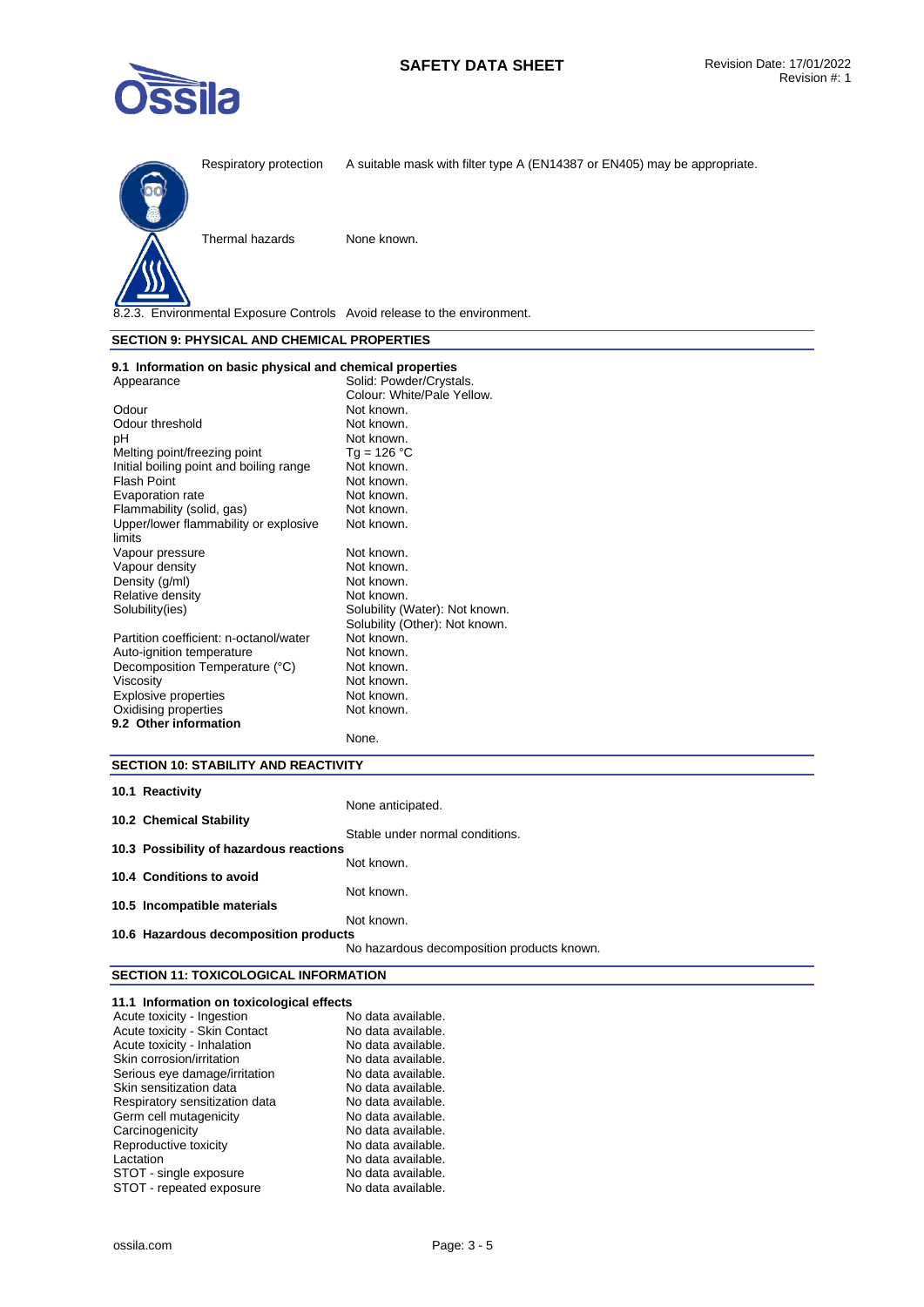

| Aspiration hazard                                                            | No data available.                                                                                  |  |  |
|------------------------------------------------------------------------------|-----------------------------------------------------------------------------------------------------|--|--|
| 11.2 Other information                                                       | Not known.                                                                                          |  |  |
| <b>SECTION 12: ECOLOGICAL INFORMATION</b>                                    |                                                                                                     |  |  |
| 12.1 Toxicity                                                                |                                                                                                     |  |  |
|                                                                              | No data available.                                                                                  |  |  |
| Toxicity - Aquatic invertebrates                                             | No data available.                                                                                  |  |  |
| Toxicity - Fish<br>Toxicity - Algae                                          | No data available.<br>No data available.                                                            |  |  |
| Toxicity - Sediment Compartment                                              | Not classified.                                                                                     |  |  |
| <b>Toxicity - Terrestrial Compartment</b>                                    | Not classified.                                                                                     |  |  |
| 12.2 Persistence and Degradation                                             |                                                                                                     |  |  |
|                                                                              | Not known.                                                                                          |  |  |
| 12.3 Bioaccumulative potential                                               |                                                                                                     |  |  |
|                                                                              | Not known.                                                                                          |  |  |
| 12.4 Mobility in soil                                                        |                                                                                                     |  |  |
| 12.5 Results of PBT and vPvB assessment                                      | Not known.                                                                                          |  |  |
|                                                                              | Not known.                                                                                          |  |  |
| 12.6 Other adverse effects                                                   |                                                                                                     |  |  |
|                                                                              | Not known.                                                                                          |  |  |
| <b>SECTION 13: DISPOSAL CONSIDERATIONS</b>                                   |                                                                                                     |  |  |
| 13.1 Waste treatment methods                                                 |                                                                                                     |  |  |
|                                                                              | Dispose of contents in accordance with local, state or national legislation. Recycle                |  |  |
|                                                                              | only completely emptied packaging. Normal disposal is via incineration operated by                  |  |  |
|                                                                              | an accredited disposal contractor. Send to a licensed recycler, reclaimer or                        |  |  |
|                                                                              | incinerator.                                                                                        |  |  |
| 13.2 Additional Information                                                  |                                                                                                     |  |  |
|                                                                              | Disposal should be in accordance with local, state or national legislation.                         |  |  |
| <b>SECTION 14: TRANSPORT INFORMATION</b>                                     |                                                                                                     |  |  |
| IATA/IMO/RID/ADR                                                             | Not classified as hazardous for transport.                                                          |  |  |
| <b>SECTION 15: REGULATORY INFORMATION</b>                                    |                                                                                                     |  |  |
|                                                                              | 15.1 Safety, health and environmental regulations/legislation specific for the substance or mixture |  |  |
| European Regulations - Authorisations and/or Restrictions On Use             |                                                                                                     |  |  |
| Candidate List of Substances of Very                                         | Not listed                                                                                          |  |  |
| <b>High Concern for Authorisation</b><br>REACH: ANNEX XIV list of substances | Not listed                                                                                          |  |  |
| subject to authorisation                                                     |                                                                                                     |  |  |
| REACH: Annex XVII Restrictions on the                                        | Not listed                                                                                          |  |  |
| manufacture, placing on the market and                                       |                                                                                                     |  |  |
| use of certain dangerous substances,                                         |                                                                                                     |  |  |
| mixtures and articles                                                        |                                                                                                     |  |  |
| Community Rolling Action Plan (CoRAP) Not listed                             |                                                                                                     |  |  |
| Regulation (EC) N° 850/2004 of the                                           | Not listed                                                                                          |  |  |
| European Parliament and of the Council                                       |                                                                                                     |  |  |
| on persistent organic pollutants<br>Regulation (EC) N° 1005/2009 on          | Not listed                                                                                          |  |  |
| substances that deplete the ozone layer                                      |                                                                                                     |  |  |
| Regulation (EU) N° 649/2012 of the                                           | Not listed                                                                                          |  |  |
| European Parliament and of the Council                                       |                                                                                                     |  |  |
| concerning the export and import of                                          |                                                                                                     |  |  |
| hazardous chemicals                                                          |                                                                                                     |  |  |
| <b>National regulations</b>                                                  |                                                                                                     |  |  |
| Other<br>15.2 Chemical Safety Assessment                                     | Not known.                                                                                          |  |  |
|                                                                              | A REACH chemical safety assessment has not been carried out.                                        |  |  |
|                                                                              |                                                                                                     |  |  |

# **SECTION 16: OTHER INFORMATION**

The following sections contain revisions or new statements:

## **LEGEND**

Acronyms ADN : European Agreement concerning the International Carriage of Dangerous Goods by Inland Waterways